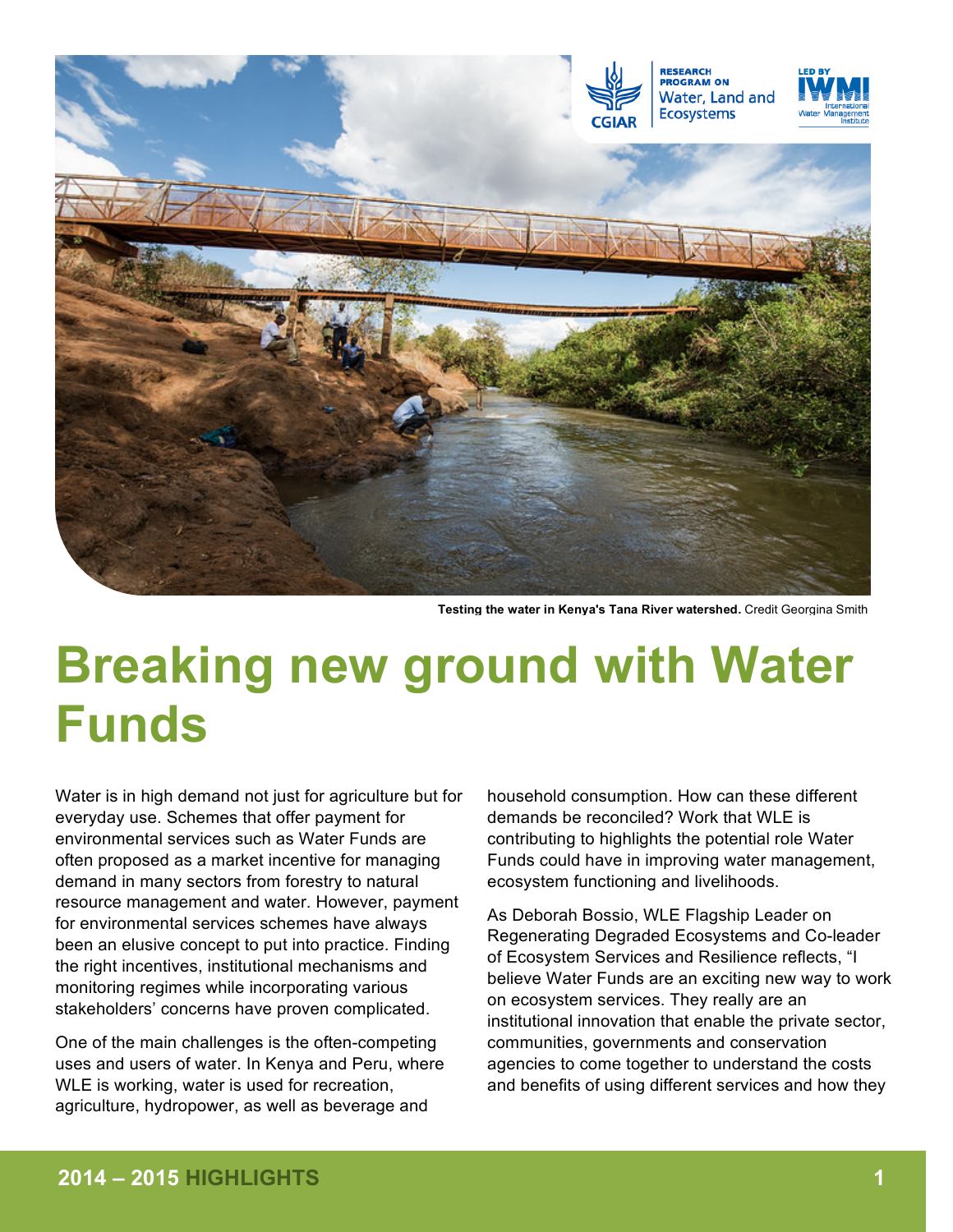might be used in combination to meet multiple interests and needs."

But, Gulmira's plot of land has turned out to be proof that establishing orchards can reverse degradation, while providing farming families with a reliable source of income.

### **Farming families profit …………………………………………………………………….…**

Bioversity International, a partner of the CGIAR Research Program on Water, Land and Ecosystems (WLE), has long collaborated with national research and development partners in five Central Asian countries, namely Kazakhstan, Kyrgyzstan, Tajikistan, Turkmenistan and Uzbekistan. Their combined efforts have transformed both livelihoods and landscapes by boosting farmers' interest and capacity for planting orchards.

For example, scientists have helped support the establishment of five regional and eight national training centers, and 1,500 farmers have been trained in soil, water and crop management practices.

Some farmers, like Gulmira, have learned how to multiply seedlings and act as mini supply hubs in their own communities. Farmers also act as knowledge hubs that can pass on agronomic techniques such as pruning properly, whitewashing tree trunks to reduce frost susceptibility and using pesticide at appropriate times.

To enable more farmers to get started, researchers have also helped create more than 50 fruit tree nurseries, which are producing more than 1.5 million seedlings of traditional varieties of apple, grape, pomegranate and other fruit trees each year.

Thus, farmer trainings and tree nurseries have helped strengthen local livelihoods – but that's not all. The traditional fruit trees planted on dry slopes have in several countries managed to visibly restore the local ecosystems and strengthen the delivery of ecosystem services.



## **Peru passes law on reward mechanisms for ecosystem services**

**……………………………………………………………….….…**

On June 11, 2014, the Peruvian congress passed a rewards for ecosystem services law. The law seeks to foster effective development of local, regional, and national initiatives that will sustainably protect and maintain ecosystem services, thereby providing economic, social, and environmental benefits to society.

WLE contributed to Peru's law by providing technical advice as well as scientific evidence from a number of studies. As part of the process, WLE and the Consortium for the Sustainable Development of the Andes (CONDESAN) produced a video for policymakers to explain the concept of practical benefit sharing mechanisms. WLE continues to support the Peruvian Ministry of Environment (MINAM) in formulating rules for implementation and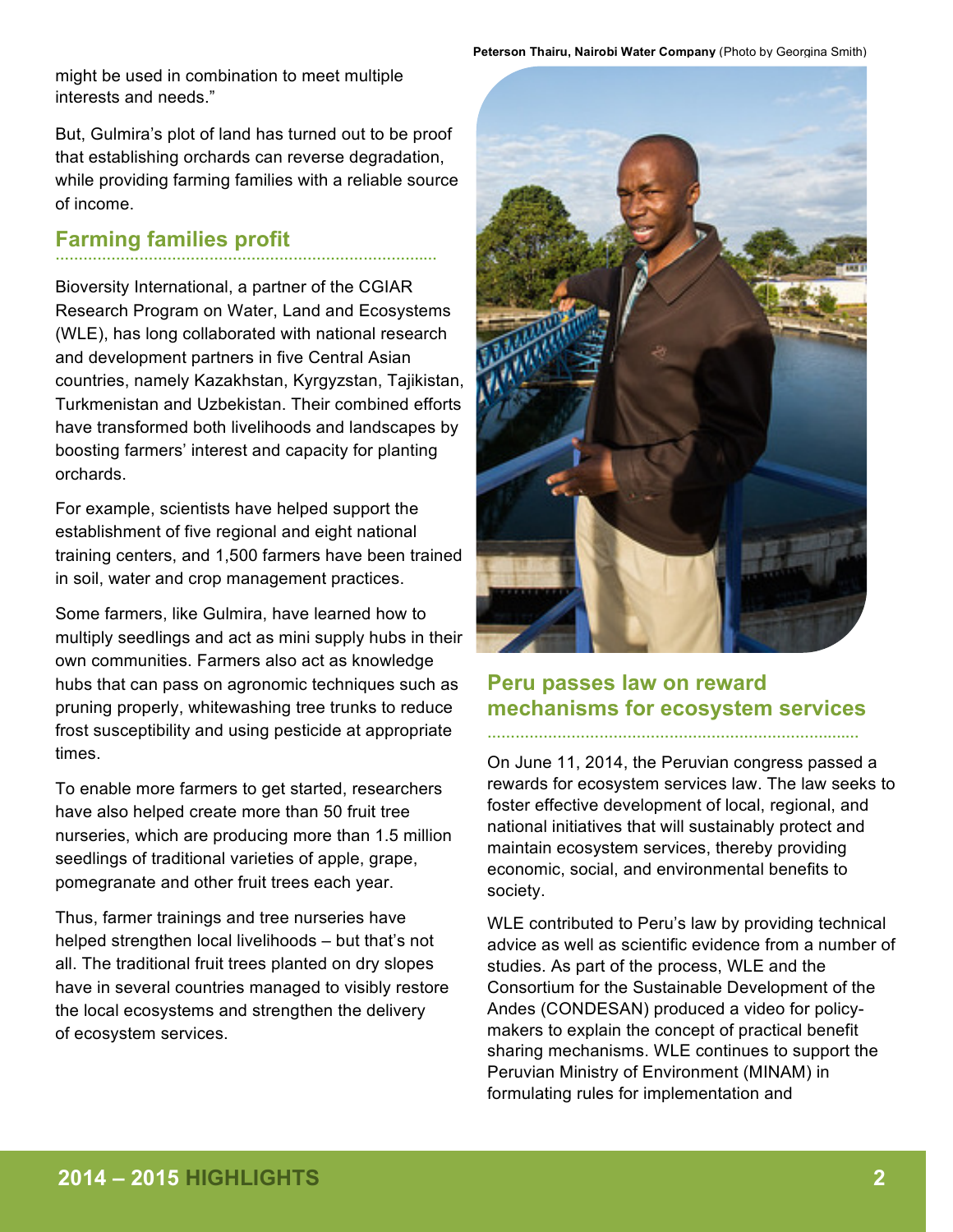communicating the law throughout the country through events organized by MINAM.

WLE also has provided support in response to the legal stipulation that an information system be developed to register ongoing initiatives related to the new law. WLE and the CGIAR Research Program on Forest Trees and Agriculture provided support to CIAT (the International Center for Tropical Agriculture) staff for the development of an information systems platform to promote follow up, target support and ensure learning from such initiatives. This system will also facilitate evaluation and impact assessment under the law. A novel part of this platform is that it is open access and will work across sectors by including climate change mitigation information. This is a big change from a previously siloed approach, and could have wide scale application across sectors, including donors and government agencies.

"The new law is important because it provides legitimacy to the [payment for environmental services] schemes and guidance for their practical implementation," said Bert De Bièvre, principal researcher at CONDESAN.

"The goal is to promote these mechanisms and overcome some of the legal bottlenecks that impede the actual implementation of these mechanisms in several watersheds of the country," said Marcela Quintero, CIAT's ecosystem services specialist. "With this law there is no doubt that the public sector can participate in these schemes and that those who provide ecosystem services can be rewarded for this."

Previous support for the work by CIAT and CONDESAN was provided under CGIAR Challenge Program on Water and Food. The project is now supported by WLE.

## **Africa's first Water Fund …………………………………………………………………….…**

The Kenyan government, businesses, conservation groups and utilities launched Africa's first Water Fund in March 2015.

The Fund is designed to provide a sustained water supply to more than nine million people and generate US\$21.5 million in long-term benefits to Kenyan citizens including farmers and businesses. This landmark initiative will cut costs for hydropower and clean water while addressing water flow and soil erosion issues in the Upper Tana River basin. The Tana-Nairobi Water Fund will expand on a successful, global Water Fund model – bringing public-private partnerships and innovative financing for watershed conservation into Africa, where water is one of the most valuable and scarce resources.

The Water Fund will establish a revolving fund and a public-private partnership endowment, including stakeholders like Pentair, Coca-Cola, East African Breweries and utility companies like KenGen, to support land-conservation measures upstream. Key strategies include reducing sedimentation, improving dry season water flows, increasing the efficiency of water used in agriculture and undertaking reforestation efforts as well as other initiatives with economic and social benefits for communities, farmers and businesses.

CIAT researchers with WLE support have played a critical role in developing the Tana-Nairobi Water Fund and will be vital in ensuring the Fund delivers the benefits it promises. For example, CIAT used its expertise in detecting and mapping land-use change to inform targeted investments for preventing major ecosystem damage.

As Fred Kizito, senior scientist at CIAT**,** said in a recent blog post, "The principle behind Water Funds, similar to PES [Payment for Ecosystem Services], is that it is cheaper to prevent water problems at the source than it is to address them further downstream. Water Funds bridge the interests of the different stakeholders – the downstream urban beneficiaries that seek clean water and upstream rural stewards that undertake land-conservation measures."

Working in partnership with Kenya's Water and Resource Management Authority, CIAT will measure real-time water quality at specific points along the watershed. CIAT scientists will also inform decisions about land management options by measuring the effectiveness of different